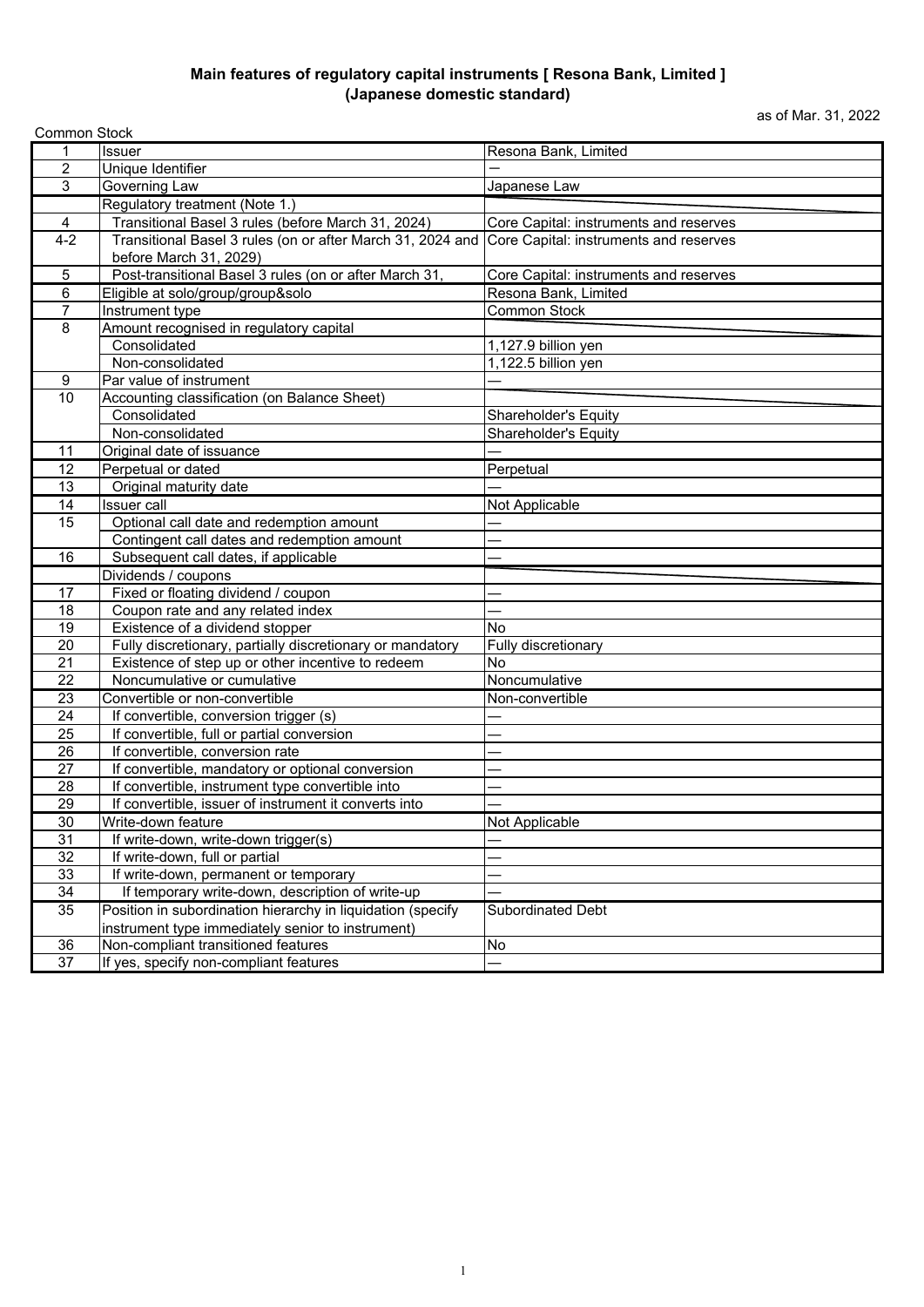|                 | Non-controlling Interests                                                                         |                                        |
|-----------------|---------------------------------------------------------------------------------------------------|----------------------------------------|
| 1               | Issuer                                                                                            | P.T. Bank Resona Perdania and others   |
| $\overline{2}$  | Unique Identifier                                                                                 |                                        |
| 3               | Governing Law                                                                                     | Indonesian Law                         |
|                 | Regulatory treatment (Note 1.)                                                                    |                                        |
| 4               | Transitional Basel 3 rules (before March 31, 2024)                                                | Core Capital: instruments and reserves |
| $4 - 2$         | Transitional Basel 3 rules (on or after March 31, 2024 and Core Capital: instruments and reserves |                                        |
|                 | before March 31, 2029)                                                                            |                                        |
| 5               | Post-transitional Basel 3 rules (on or after March 31,                                            | Core Capital: instruments and reserves |
| 6               | Eligible at solo/group/group&solo                                                                 | Resona Bank, Limited                   |
| $\overline{7}$  | Instrument type                                                                                   | Common Stock                           |
| 8               | Amount recognised in regulatory capital                                                           |                                        |
|                 | Consolidated                                                                                      | 6.2 billion yen                        |
|                 | Non-consolidated                                                                                  |                                        |
| 9               | Par value of instrument                                                                           |                                        |
| 10              | Accounting classification (on Balance Sheet)                                                      |                                        |
|                 | Consolidated                                                                                      | Non-controlling Interests              |
|                 | Non-consolidated                                                                                  |                                        |
| 11              | Original date of issuance                                                                         |                                        |
| 12              | Perpetual or dated                                                                                | Perpetual                              |
| 13              | Original maturity date                                                                            |                                        |
| 14              | <b>Issuer</b> call                                                                                | Not Applicable                         |
| 15              | Optional call date and redemption amount                                                          |                                        |
|                 | Contingent call dates and redemption amount                                                       |                                        |
| 16              | Subsequent call dates, if applicable                                                              |                                        |
|                 | Dividends / coupons                                                                               |                                        |
| 17              | Fixed or floating dividend / coupon                                                               |                                        |
| 18              | Coupon rate and any related index                                                                 |                                        |
| 19              | Existence of a dividend stopper                                                                   | No                                     |
| 20              | Fully discretionary, partially discretionary or mandatory                                         | Fully discretionary                    |
| 21              | Existence of step up or other incentive to redeem                                                 | <b>No</b>                              |
| 22              | Noncumulative or cumulative                                                                       | Noncumulative                          |
| 23              | Convertible or non-convertible                                                                    | Non-convertible                        |
| 24              | If convertible, conversion trigger (s)                                                            |                                        |
| 25              | If convertible, full or partial conversion                                                        |                                        |
| 26              | If convertible, conversion rate                                                                   |                                        |
| 27              | If convertible, mandatory or optional conversion                                                  |                                        |
| $\overline{28}$ | If convertible, instrument type convertible into                                                  |                                        |
| 29              | If convertible, issuer of instrument it converts into                                             |                                        |
| 30              | Write-down feature                                                                                | Not Applicable                         |
| 31              | If write-down, write-down trigger(s)                                                              |                                        |
| 32              | If write-down, full or partial                                                                    |                                        |
| 33              | If write-down, permanent or temporary                                                             |                                        |
| 34              | If temporary write-down, description of write-up                                                  |                                        |
| 35              | Position in subordination hierarchy in liquidation (specify                                       | <b>Ordinary Debt</b>                   |
|                 | instrument type immediately senior to instrument)                                                 |                                        |
| 36              | Non-compliant transitioned features                                                               | No                                     |
| $\overline{37}$ | If yes, specify non-compliant features                                                            |                                        |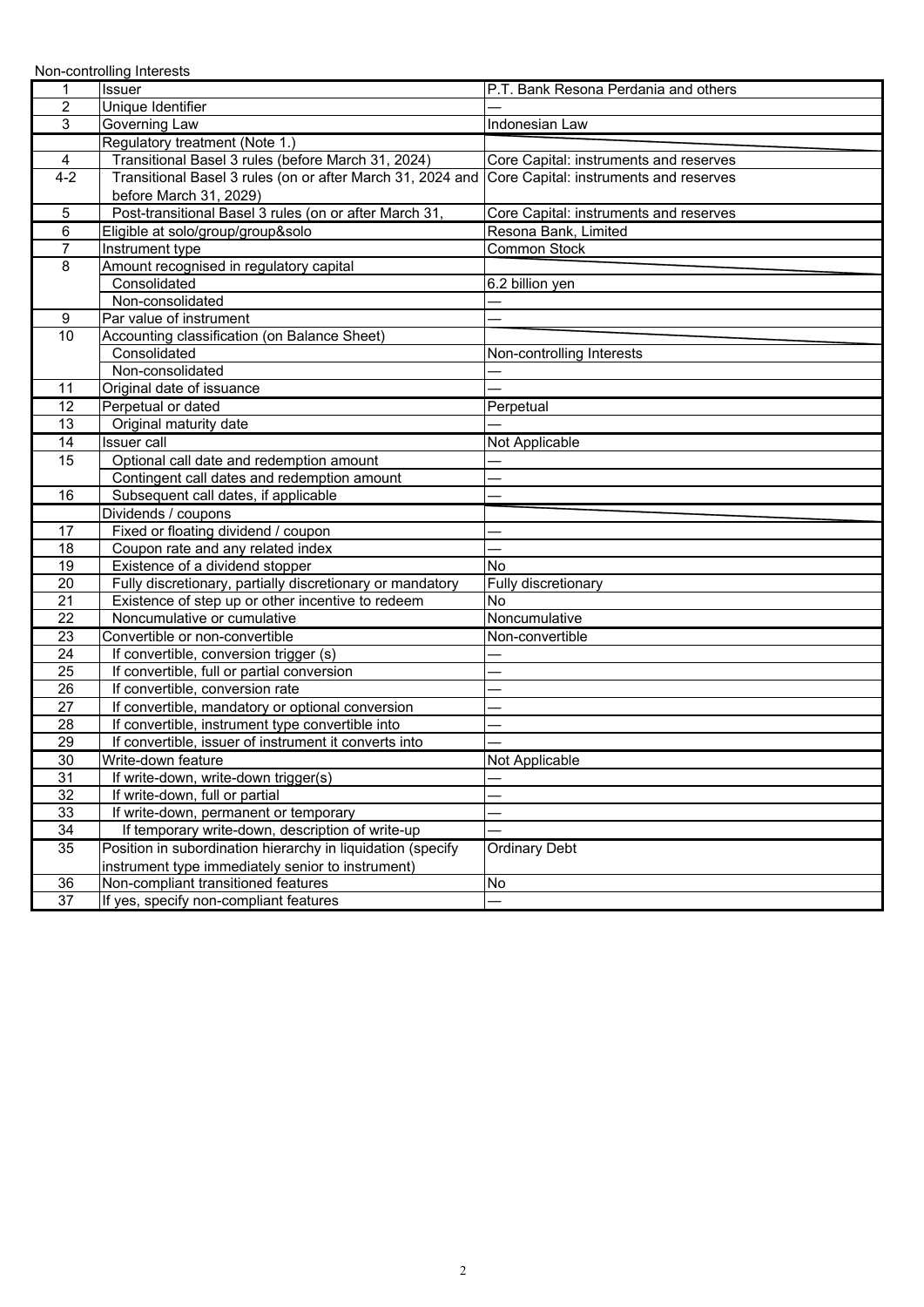|                 | <b>Subordinated Bonds</b>                                   |                                                 |
|-----------------|-------------------------------------------------------------|-------------------------------------------------|
| 1               | Issuer                                                      | Resona Bank, Limited                            |
| $\overline{2}$  | Unique Identifier                                           | JP350060ABC8                                    |
| 3               | Governing Law                                               | Japanese Law                                    |
|                 | Regulatory treatment (Note 1.)                              |                                                 |
| 4               | Transitional Basel 3 rules (before March 31, 2024)          | Core Capital: instruments and reserves          |
| $4 - 2$         | Transitional Basel 3 rules (on or after March 31, 2024 and  |                                                 |
|                 | before March 31, 2029)                                      |                                                 |
| 5               | Post-transitional Basel 3 rules (on or after March 31,      |                                                 |
| 6               | Eligible at solo/group/group&solo                           | Resona Bank, Limited                            |
|                 |                                                             | Resona Holdings, Inc.                           |
| 7               | Instrument type                                             | No. 9 Unsecured Subordinated Bond               |
| 8               | Amount recognised in regulatory capital (Note 2.)           |                                                 |
|                 | Consolidated                                                | 18.9 billion yen                                |
|                 | Non-consolidated                                            | 18.9 billion yen                                |
| 9               | Par value of instrument                                     | 20.0 billion yen (100 million yen per security) |
| $\overline{10}$ | Accounting classification (on Balance Sheet)                |                                                 |
|                 | Consolidated                                                | Liability                                       |
|                 | Non-consolidated                                            | Liability                                       |
| 11              | Original date of issuance                                   | Dec 22, 2011                                    |
| 12              | Perpetual or dated                                          | Dated                                           |
| 13              | Original maturity date                                      | Dec 22, 2026                                    |
| 14              | <b>Issuer</b> call                                          | Not Applicable                                  |
| 15              | Optional call date and redemption amount                    |                                                 |
|                 | Contingent call dates and redemption amount                 |                                                 |
| 16              | Subsequent call dates, if applicable                        |                                                 |
|                 | Dividends / coupons                                         |                                                 |
| 17              | Fixed or floating dividend / coupon                         | Fixed                                           |
| 18              | Coupon rate and any related index                           | 2.442%                                          |
| 19              | Existence of a dividend stopper                             | No                                              |
| 20              | Fully discretionary, partially discretionary or mandatory   | Mandatory                                       |
| 21              | Existence of step up or other incentive to redeem           | <b>No</b>                                       |
| 22              | Noncumulative or cumulative                                 |                                                 |
| 23              | Convertible or non-convertible                              | Non-convertible                                 |
| 24              | If convertible, conversion trigger (s)                      |                                                 |
| 25              | If convertible, full or partial conversion                  |                                                 |
| 26              | If convertible, conversion rate                             |                                                 |
| $\overline{27}$ | If convertible, mandatory or optional conversion            |                                                 |
| 28              | If convertible, instrument type convertible into            |                                                 |
| 29              | If convertible, issuer of instrument it converts into       |                                                 |
| 30              | Write-down feature                                          | Not Applicable                                  |
| 31              | If write-down, write-down trigger(s)                        |                                                 |
| 32              | If write-down, full or partial                              |                                                 |
| 33              | If write-down, permanent or temporary                       |                                                 |
| 34              | If temporary write-down, description of write-up            |                                                 |
| $\overline{35}$ | Position in subordination hierarchy in liquidation (specify | <b>Ordinary Debt</b>                            |
|                 | instrument type immediately senior to instrument)           |                                                 |
| 36              | Non-compliant transitioned features                         | Yes                                             |
| 37              | If yes, specify non-compliant features                      | Mandatory Conversion Clause etc.                |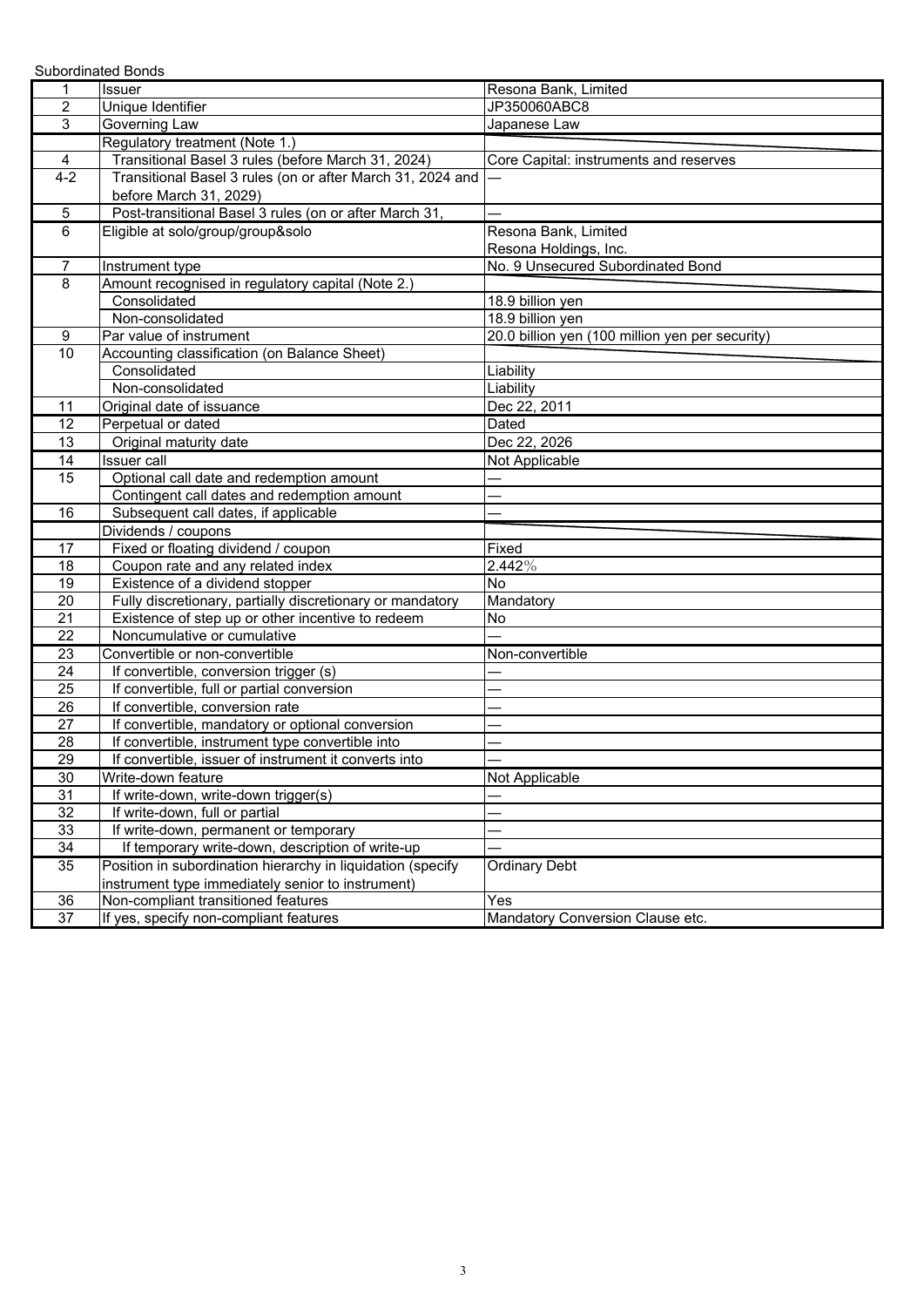|                  | <b>Subordinated Bonds</b>                                   |                                                 |
|------------------|-------------------------------------------------------------|-------------------------------------------------|
| 1                | Issuer                                                      | Resona Bank, Limited                            |
| $\overline{c}$   | Unique Identifier                                           | JP350060BC33                                    |
| $\mathbf{3}$     | Governing Law                                               | Japanese Law                                    |
|                  | Regulatory treatment (Note 1.)                              |                                                 |
| 4                | Transitional Basel 3 rules (before March 31, 2024)          | Core Capital: instruments and reserves          |
| $4 - 2$          | Transitional Basel 3 rules (on or after March 31, 2024 and  |                                                 |
|                  | before March 31, 2029)                                      |                                                 |
| 5                | Post-transitional Basel 3 rules (on or after March 31,      |                                                 |
| 6                | Eligible at solo/group/group&solo                           | Resona Bank, Limited                            |
|                  |                                                             | Resona Holdings, Inc.                           |
| 7                | Instrument type                                             | No. 12 Unsecured Subordinated Bond              |
| 8                | Amount recognised in regulatory capital (Note 2.)           |                                                 |
|                  | Consolidated                                                | 15.8 billion yen                                |
|                  | Non-consolidated                                            | 15.8 billion yen                                |
| $\boldsymbol{9}$ | Par value of instrument                                     | 16.0 billion yen (100 million yen per security) |
| $\overline{10}$  | Accounting classification (on Balance Sheet)                |                                                 |
|                  | Consolidated                                                | Liability                                       |
|                  | Non-consolidated                                            | Liability                                       |
| 11               | Original date of issuance                                   | Mar 14, 2012                                    |
| 12               | Perpetual or dated                                          | Dated                                           |
| 13               | Original maturity date                                      | Mar 15, 2027                                    |
| 14               | <b>Issuer</b> call                                          | Not Applicable                                  |
| 15               | Optional call date and redemption amount                    |                                                 |
|                  | Contingent call dates and redemption amount                 |                                                 |
| 16               | Subsequent call dates, if applicable                        |                                                 |
|                  | Dividends / coupons                                         |                                                 |
| 17               | Fixed or floating dividend / coupon                         | Fixed                                           |
| 18               | Coupon rate and any related index                           | $2.464\%$                                       |
| 19               | Existence of a dividend stopper                             | No                                              |
| 20               | Fully discretionary, partially discretionary or mandatory   | Mandatory                                       |
| 21               | Existence of step up or other incentive to redeem           | No                                              |
| 22               | Noncumulative or cumulative                                 |                                                 |
| 23               | Convertible or non-convertible                              | Non-convertible                                 |
| 24               | If convertible, conversion trigger (s)                      |                                                 |
| 25               | If convertible, full or partial conversion                  |                                                 |
| 26               | If convertible, conversion rate                             |                                                 |
| $\overline{27}$  | If convertible, mandatory or optional conversion            |                                                 |
| 28               | If convertible, instrument type convertible into            |                                                 |
| 29               | If convertible, issuer of instrument it converts into       |                                                 |
| 30               | Write-down feature                                          | Not Applicable                                  |
| 31               | If write-down, write-down trigger(s)                        |                                                 |
| 32               | If write-down, full or partial                              |                                                 |
| 33               | If write-down, permanent or temporary                       |                                                 |
| 34               | If temporary write-down, description of write-up            |                                                 |
| $\overline{35}$  | Position in subordination hierarchy in liquidation (specify | <b>Ordinary Debt</b>                            |
|                  | instrument type immediately senior to instrument)           |                                                 |
| 36               | Non-compliant transitioned features                         | Yes                                             |
| 37               | If yes, specify non-compliant features                      | Mandatory Conversion Clause etc.                |